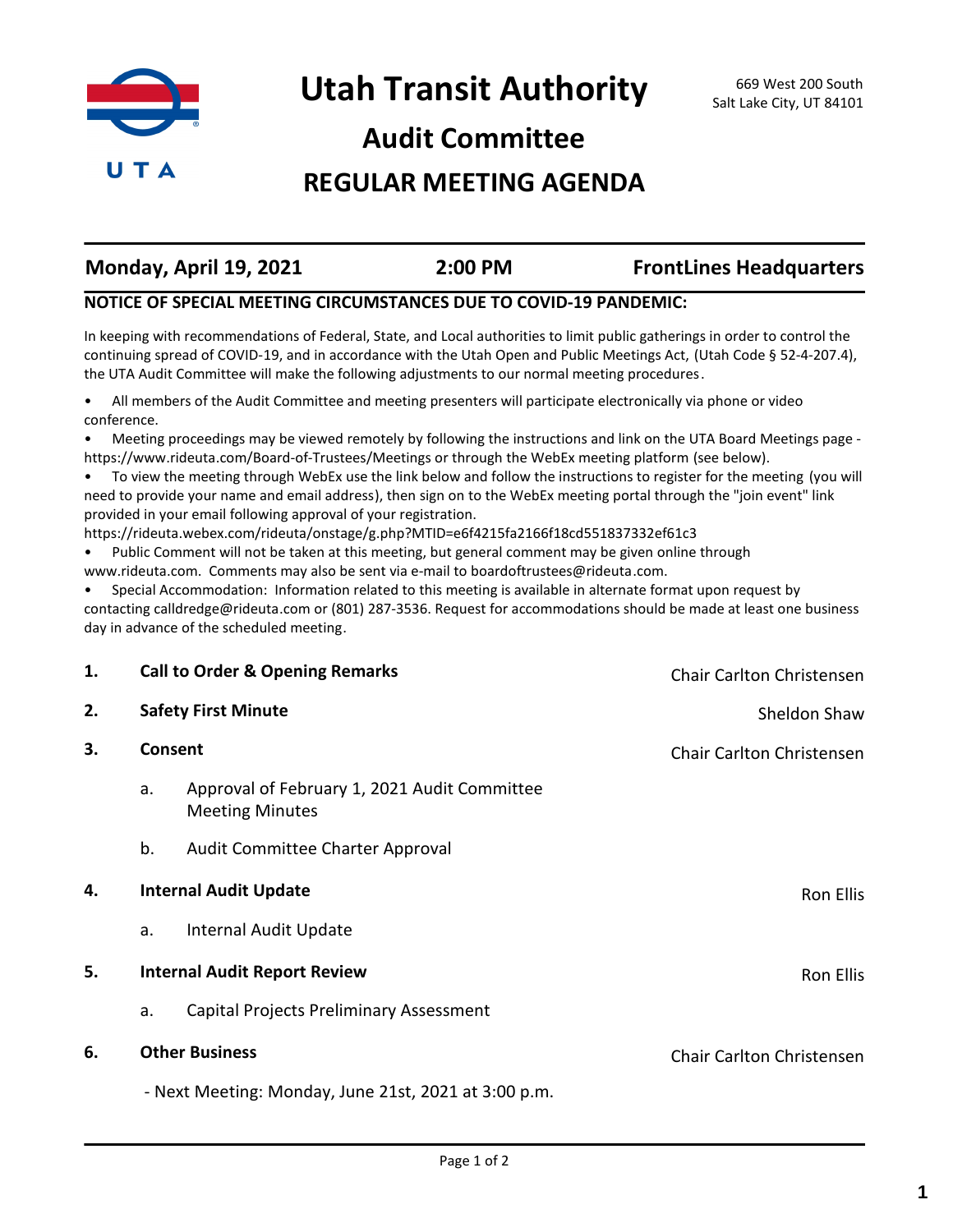### Audit Committee **REGULAR MEETING AGENDA April 19, 2021**

- a. [Discussion regarding deployment of security](http://rideuta.legistar.com/gateway.aspx?m=l&id=/matter.aspx?key=1568)  personnel, devices, or systems
- 
- 

**7. Closed Session Chair Carlton Christensen Chair Carlton Christensen** 

**8. Open Session Chair Carlton Christensen Chair Carlton Christensen** 

**9. Adjourn Chair Carlton Christensen Chair Carlton Christensen**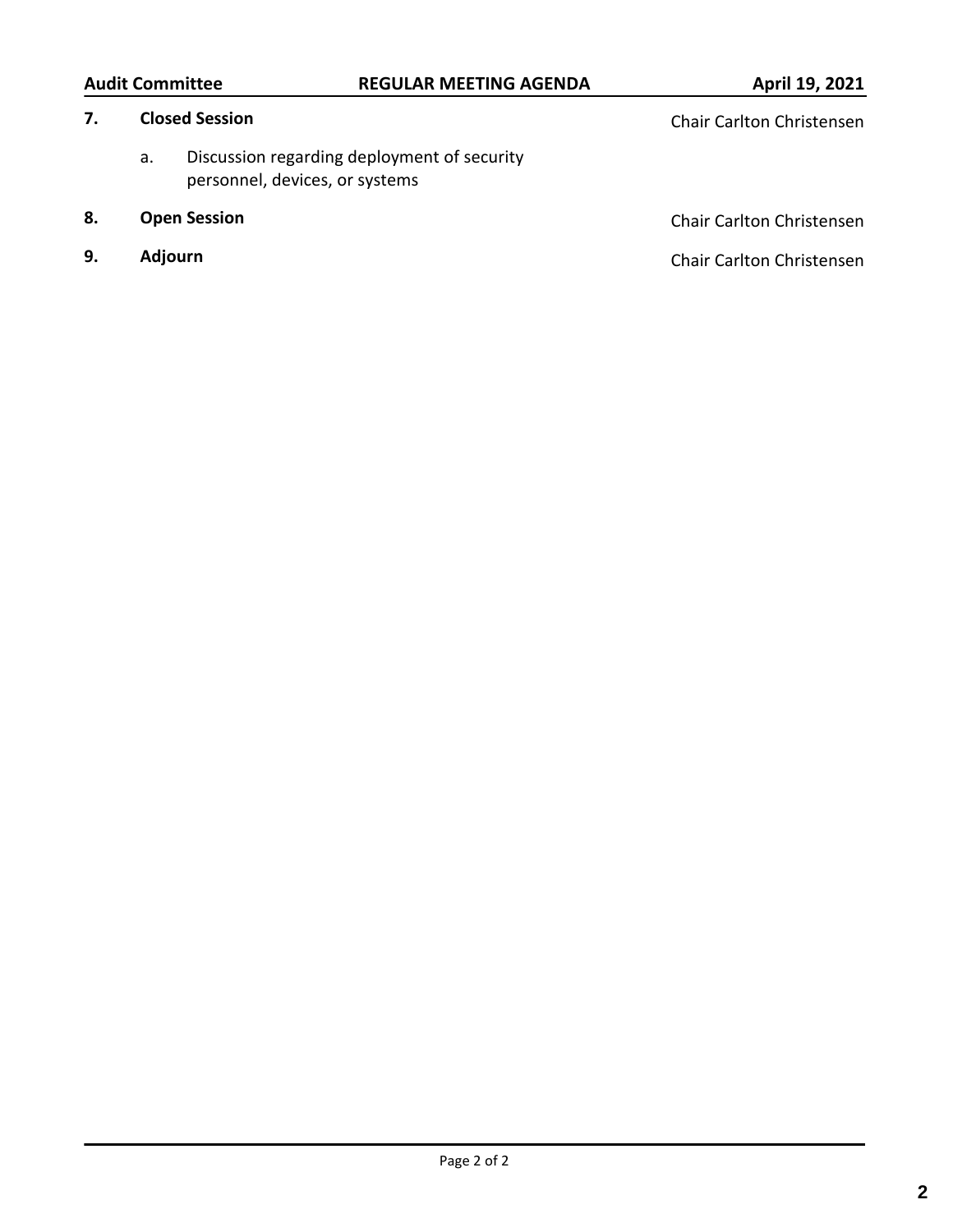

### **MEETING MEMO**

#### **Audit Committee Date:** 4/19/2021

DocuSign Envelope ID: C3649FF4-D3CA-4507-A40B-6D02FCE06D2E

#### UTAH TRANSIT AUTHORITY ELECTRONIC BOARD MEETING DETERMINATION

Consistent with the Utah Open and Public Meetings Act, (UTAH CODEs 52-4-207 [4]), as the Chair of the Board of Trustees ("Board") of the Utah Transit Authority ("UTA"), I hereby make the following written determinations in support of my decision to hold electronic meetings of the UTA Board without a physical anchor location:

- 1. Due to the ongoing COVID-19 pandemic, conducting Board and Board Committee meetings with an anchor location presents a substantial risk to the health and safety of those who may be present at the anchor location.
- 2. Federal, state, and local health authorities continue to encourage institutions and individuals to limit in-person interactions.

This written determination takes effect on April 12, 2021, and is effective until midnight on May 11, 2021 and may be re-issued by future written determinations as deemed appropriate. Dated this 2<sup>nd</sup> day of April 2021.



Carlton Christensen, Chair of the Board of Trustees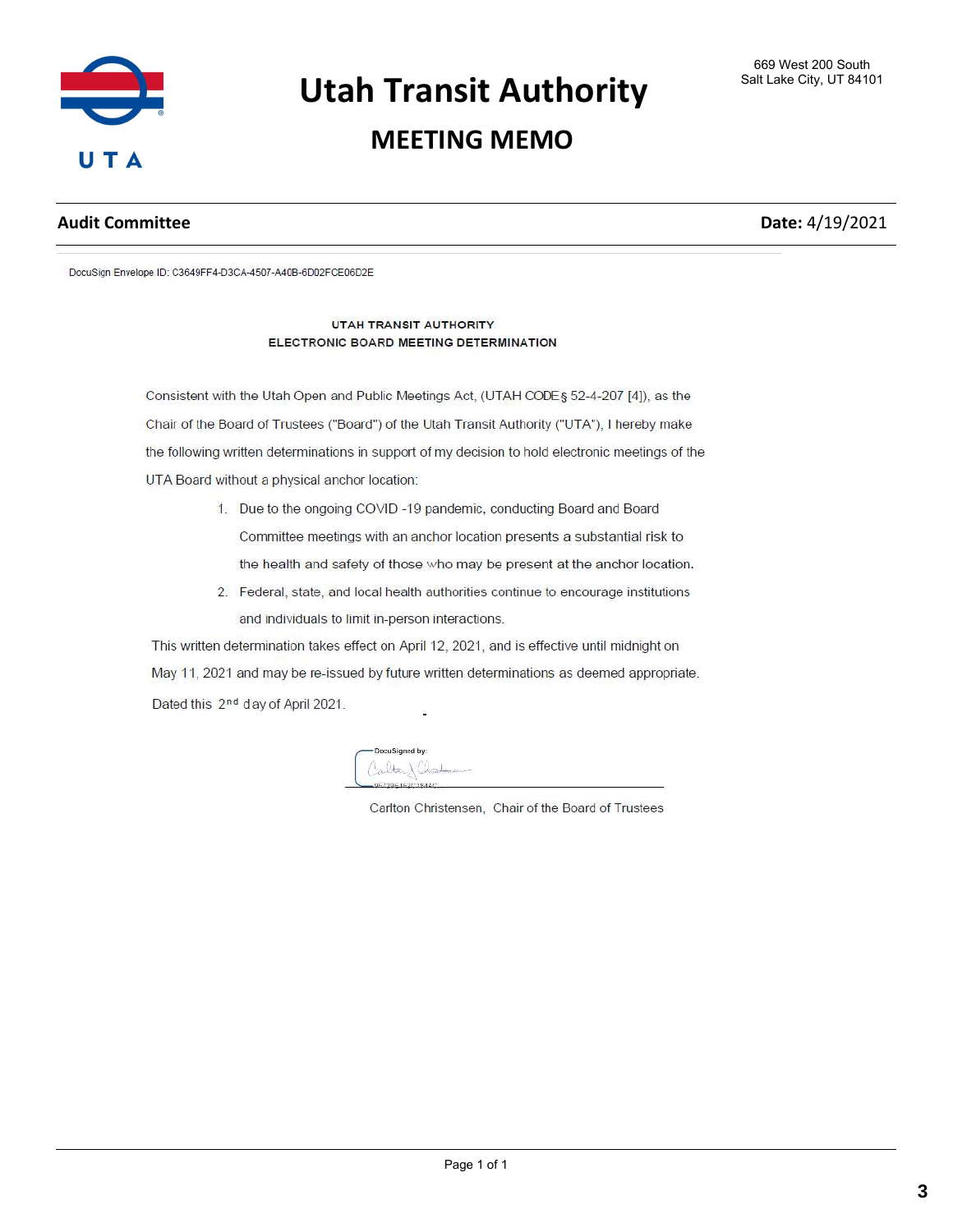

## MEETING MEMO

Audit Committee Date: 4/19/2021

| TO:             | <b>Audit Committee</b>     |
|-----------------|----------------------------|
| <b>THROUGH:</b> | Jana Ostler, Board Manager |
| <b>FROM:</b>    | Jana Ostler, Board Manager |

#### TITLE:

#### Approval of February 1, 2021 Audit Committee Meeting Minutes

| <b>AGENDA ITEM TYPE:</b> | <b>Minutes</b>                                                                                                                                                                                                                                                                                                                                                                                                                                                                                                                          |
|--------------------------|-----------------------------------------------------------------------------------------------------------------------------------------------------------------------------------------------------------------------------------------------------------------------------------------------------------------------------------------------------------------------------------------------------------------------------------------------------------------------------------------------------------------------------------------|
| <b>RECOMMENDATION:</b>   | Approve the minutes of the February 1, 2021 Audit Committee meeting                                                                                                                                                                                                                                                                                                                                                                                                                                                                     |
| <b>BACKGROUND:</b>       | A regular meeting of the UTA Audit Committee was held electronically and<br>broadcast live on YouTube on Monday, February 1, 2021 at 3:00 p.m. Minutes<br>from the meeting document the actions of the committee and summarize the<br>discussion that took place in the meeting. A full audio recording of the meeting<br>is available on the Utah Public Notice Website<br><https: 668035.html="" notice="" pmn="" sitemap="" www.utah.gov=""> and video feed is<br/>available on You Tube at https://www.youtube.com/utaride</https:> |
| <b>IATTACHMENTS:</b>     | 1) 2021-02-01 AUDIT Minutes unapproved                                                                                                                                                                                                                                                                                                                                                                                                                                                                                                  |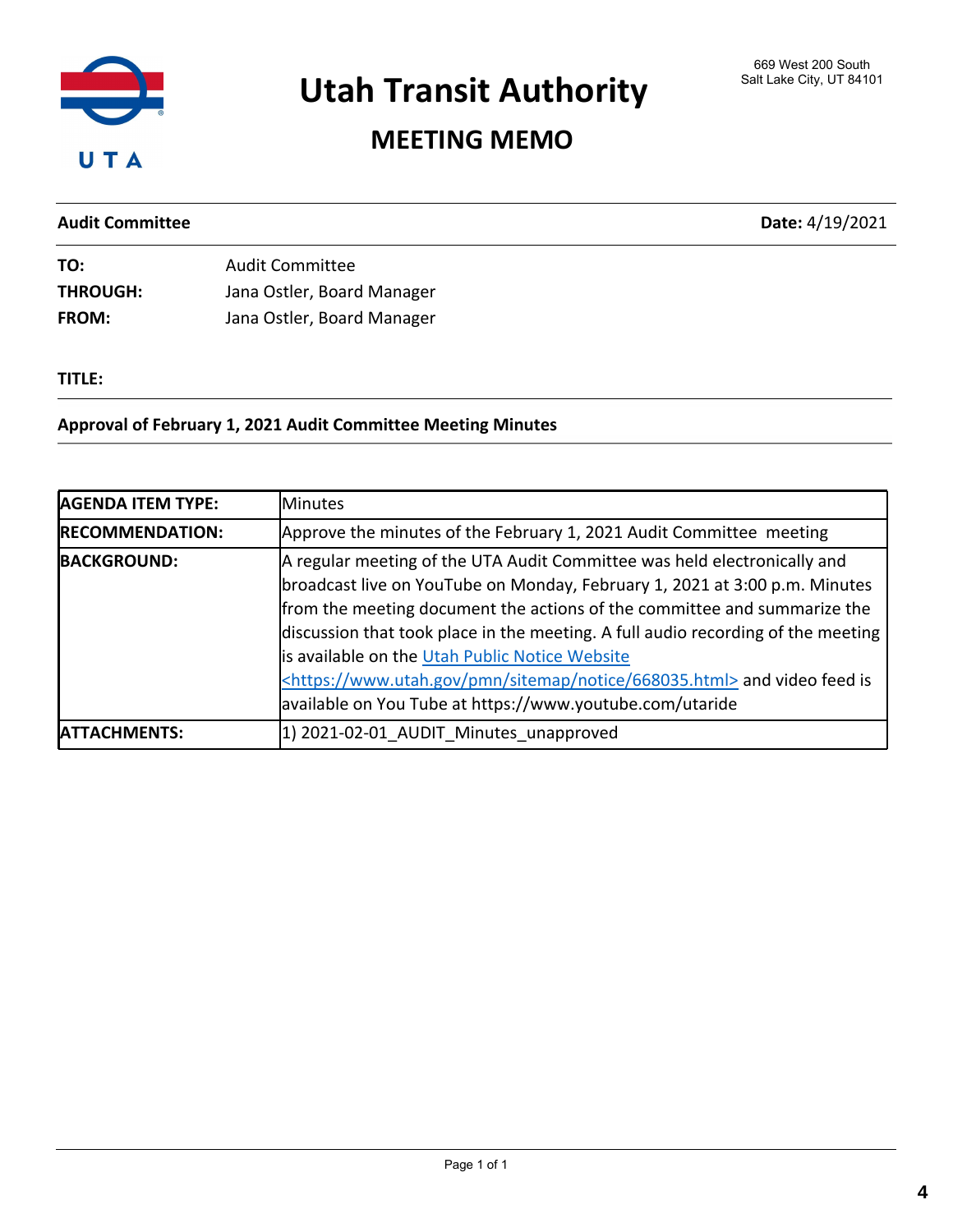

Minutes of the Regular Meeting of the **Utah Transit Authority (UTA) Audit Committee** Monday, February 1, 2021, 3:00 p.m. **held remotely via phone or video conference and broadcast live for the public via YouTube**

**Audit Committee Members Participating:**

Carlton Christensen, Chair Beth Holbrook Jeff Acerson Karen Cronin Troy Walker

Also attending were members of UTA staff.

**Call to Order and Opening Remarks.** Chair Christensen welcomed attendees and called the meeting to order at 3:04 p.m. The Utah Transit Authority Electronic Board Meeting Determination Statement was read by Jana Ostler, UTA Board Manager. The full text of the statement is appended to these minutes.

**Safety Minute.** Chair Christensen yielded the floor to Sheldon Shaw, UTA Director of Safety & Security for a brief safety message.

**Consent.** The consent agenda was comprised of:

- Approval of October 19, 2020 Audit Committee Meeting Minutes
- Internal Audit Charter Approval

A motion to approve the consent agenda was made by Member Cronin and seconded by Member Holbrook. The motion carried unanimously.

**Internal Audit Update.** Ron Ellis, UTA Director of Internal Audit, gave an overview of the 2020 Internal Audit Plan. Mr. Ellis reported on phases that were completed and noted that capital projects preliminary assessment, information technology business continuity (outside audit), payroll follow up audit, and accounts payable follow up audit are still in progress or scheduled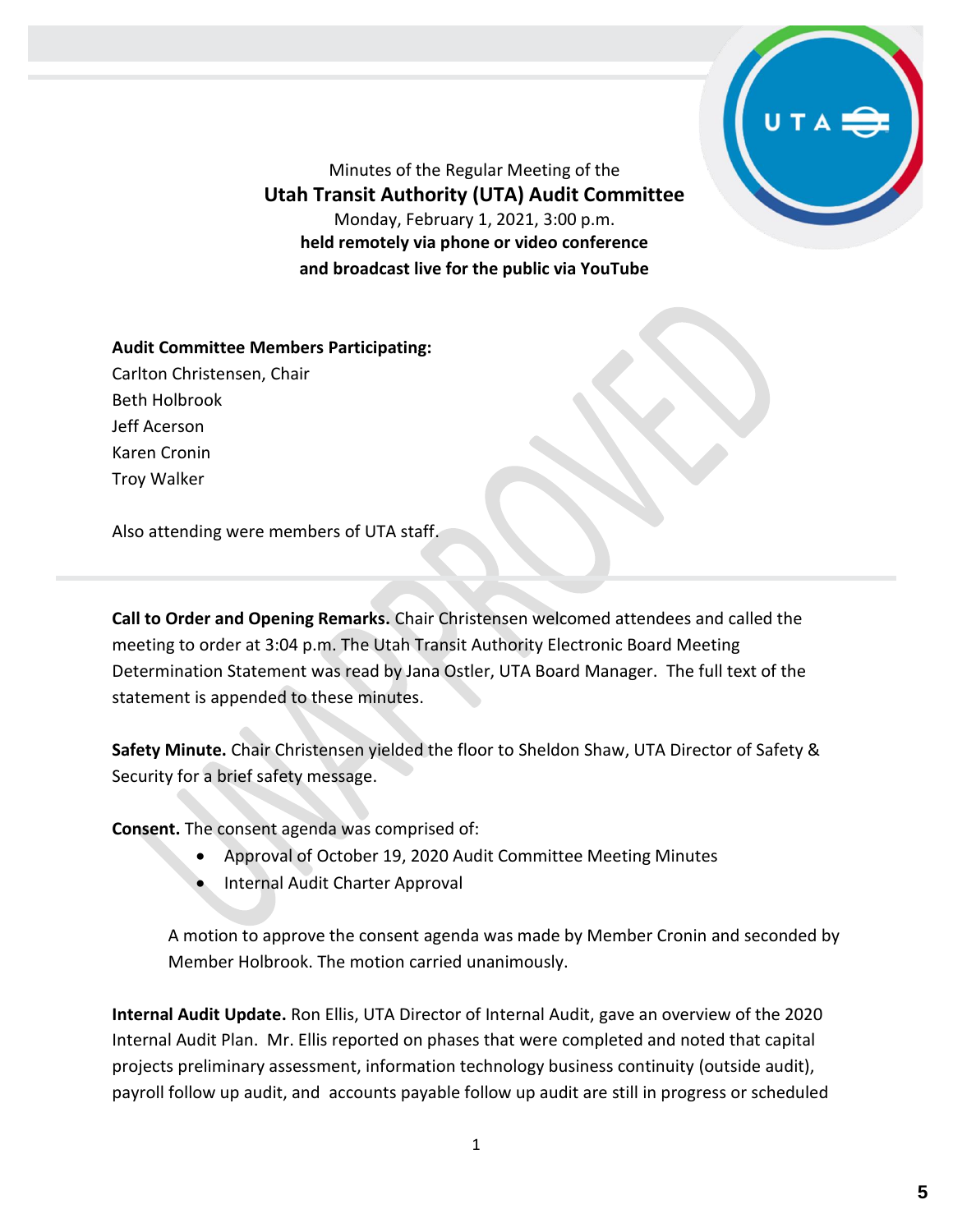for 2021. Several audits currently have open items pending remediation which were included in the presentation slides. Mr. Ellis mentioned only the State of Good Repair, Grants Management, and Budget Management audits.

Mr. Ellis informed the committee that Internal Audit's risk analysis looks at various inputs to identify the best use of their resources. Inputs that are used consist of risk surveys, hotline reports, external factors, financial statement mapping to processes, COSO 2013 Control Assessment/Fraud Checklist, and regulatory requirements. UTA management input was also considered.

The risk analysis impact on the 2021 Audit Plan, along with mitigation strategies, was discussed with key management personnel . The risk analysis identifies new areas of potential risk and provides for the best use of internal resources. It helps provide a risk-informed audit plan identifying where internal audit can add value to the organization.

Member Holbrook asked if the open items would be discussed. Mr. Ellis affirmed that some items would be addressed in this meeting.

**2021 Internal Audit Plan Approval.** Mr. Ellis informed the committee that the preliminary assessments and audits that are scheduled for 2021 are:

- Utility Costs Preliminary Assessment February 2021
- Fares Revenue Implementation Follow Up February 2021
- Payroll Follow Up Audit March 2021
- Maintenance of Way Systems Preliminary Assessment April 2021
- Procurement Contract Management Audit May 2021
- Bus Training and Operations Preliminary Assessment June 2021
- Transit Oriented Development Audit Phase June 2021
- MOW Infrastructure Follow Up Phase August 2021
- Data Access Audit Phase August 2021
- Accounts Payable Follow Up Audit September 2021
- Information Technology General Controls Preliminary Assessment September 2021
- Fuel Costs Preliminary Assessment October 2021
- Debt Preliminary Assessment November 2021

Other services that Internal Audit provides to UTA are:

- Board action items/conflict of interest checks before each Board of Trustees Meeting
- Ethics office operations as needed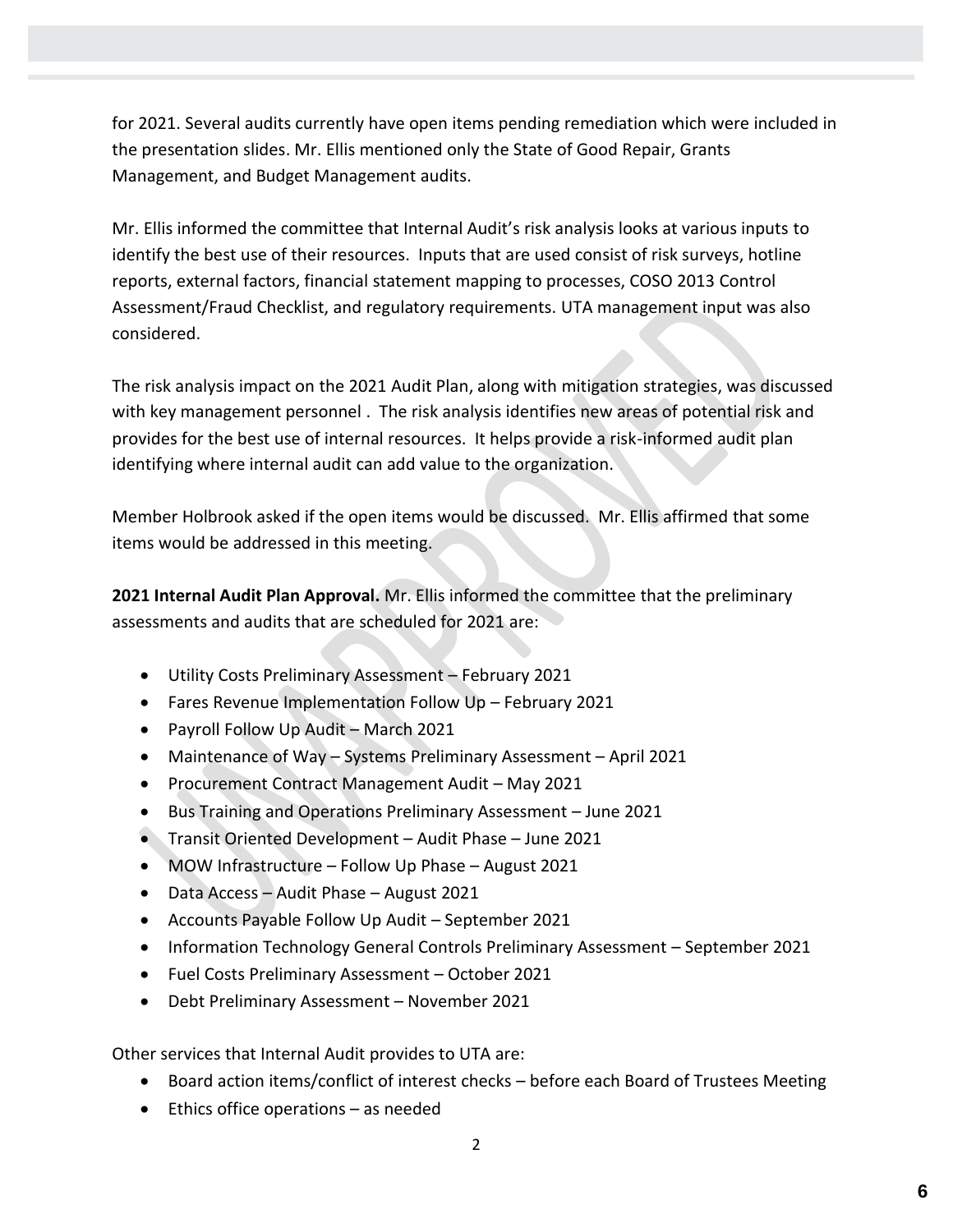- Anonymous tip line operation as needed
- Financial controls quarterly
- Ethics training annually
- Financial disclosure reviews annually

The committee asked questions about preliminary assessments, power usage, and the anonymous tip hotline. Mr. Ellis responded. Discussion ensued.

A motion to approve the 2021 Internal Audit Plan as outlined was made by Member Holbrook and seconded by Member Cronin. The motion carried unanimously.

#### **Internal Audit Report Review.**

**Grants Management Follow-Up Audit Report.** Mr. Ellis turned the time over to Mike Hurst, UTA Senior Internal Auditor. Mr. Hurst reported on the focus of the Grants Management follow up audit which included governance, grant approvals, contracting and payments, procedures for Disadvantaged Business Enterprises, grant accounting, and asset tracking. Mr. Hurst noted that all issues were closed or remediated with one new issue relating to Disadvantaged Business Enterprise being included in the report. The new issue was discovered and corrected by UTA's Civil Rights Department. The time was turned over to Kenya Fail, UTA Manager of Civil Rights Compliance, and Andrew Gray, UTA Civil Rights Compliance Officer.

Ms. Fail reported that the issue was discovered and brought into compliance by Mr. Gray. Certifications of Disadvantaged Business Enterprise were not being processed in a timely manner. Staff was hired to bring the process into compliance and action plans were implemented.

Chair Christensen asked a question about the compliance of Disadvantaged Business Enterprise. Mr. Gray responded.

**State of Good Repair Audit Report.** Mr. Ellis turned the time over to Lena Shelton, UTA Senior Internal Auditor. Ms. Shelton reported on the focus of the State of Good Repair audit which included governance, data consolidation and reporting, asset management software, continuing SGR control, transit asset management plan, asset data completeness and accuracy, and grant closeout. Ms. Shelton noted that a lot of changes had occurred between the assessment and the audit due to the retirement of the Bentley System making some issues null and void.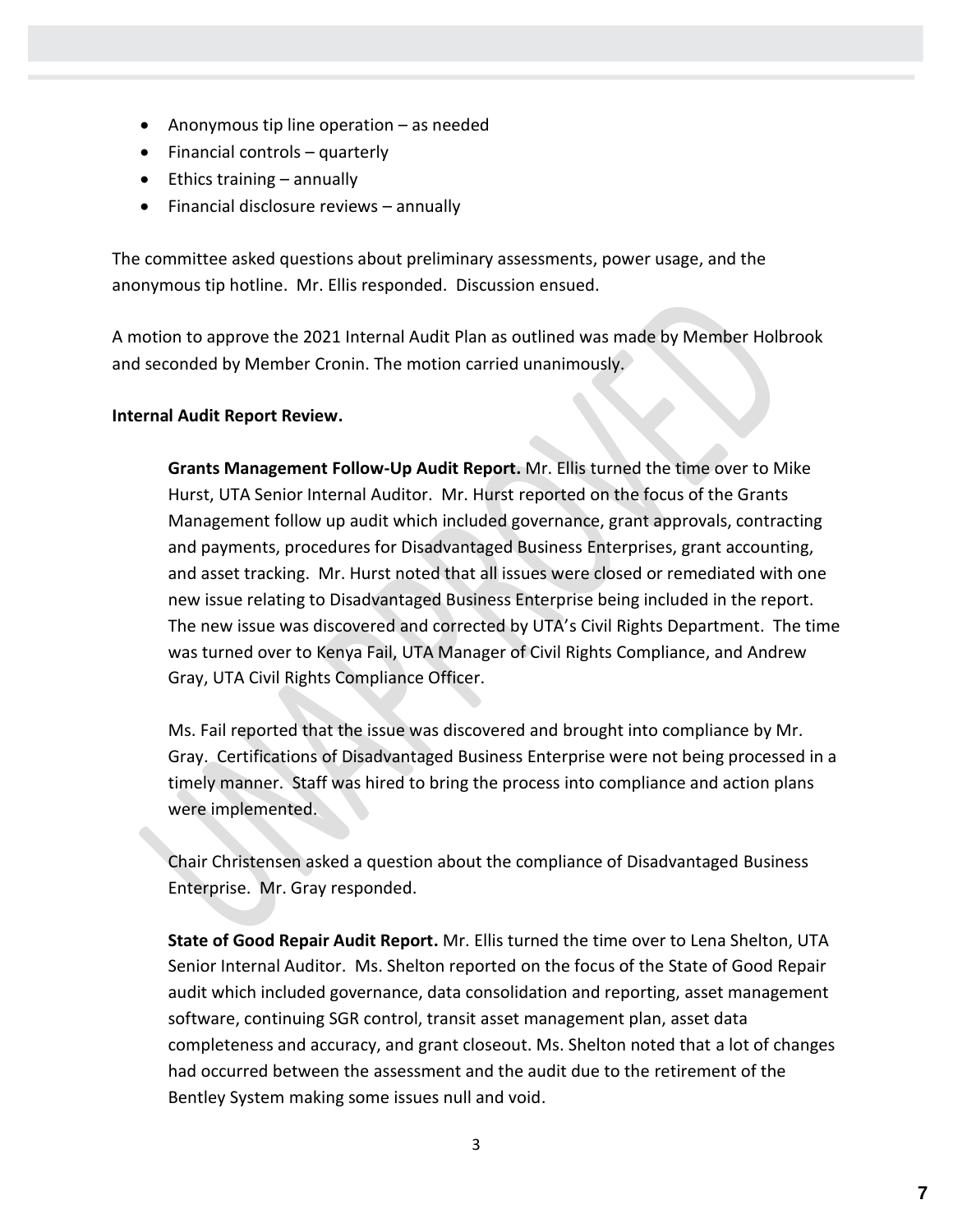Ms. Shelton reported that the TAM plan does not fully align with FTA requirements as it is not fully finalized yet. The plan will be reassessed by Internal Audit when it is finished to identify any potential weaknesses. Ms. Shelton also reported that the SGR inventory records are incomplete, noting that evidence of some inventory was not captured during the migration from the DSI system to JDE. The issue will be remedied in the process moving forward.

The committee asked questions about tracking assets and inventory. Dan Hofer, UTA Manager of State of Good Repair, responded. Discussion ensued.

**Budget and Preparation Management Audit Report.** Mr. Ellis turned the time over to Mr. Hurst. Mr. Hurst reported on the focus of the Budget Management audit which included operating and capital budget development and finalization, governance, select IT general controls for the operating budget software, and monitoring and control. Four of the six issues from the preliminary assessment phase were cleared. The two issues remaining are budget development policy and budget reviews and accountability. Mr. Hurst turned the time over to Brad Armstrong, UTA Senior Manager of Budget and Financial Analysis.

Mr. Armstrong gave a summary of new SOPs being addressed and the issues are projected to be closed in six months.

Bill Greene, UTA Chief Financial Officer, thanked the audit team and discussed new accountability in analysis.

There were no questions from the committee.

#### **Other Business.**

**Next Meeting.** The next audit committee will be held April 12, 2021 at 3:00 p.m.

**Adjournment.** The meeting was adjourned at 4:02 p.m. by motion from Member Cronin, with a second by Member Acerson.

Transcribed by Stephanie Withers Executive Assistant to the Board Utah Transit Authority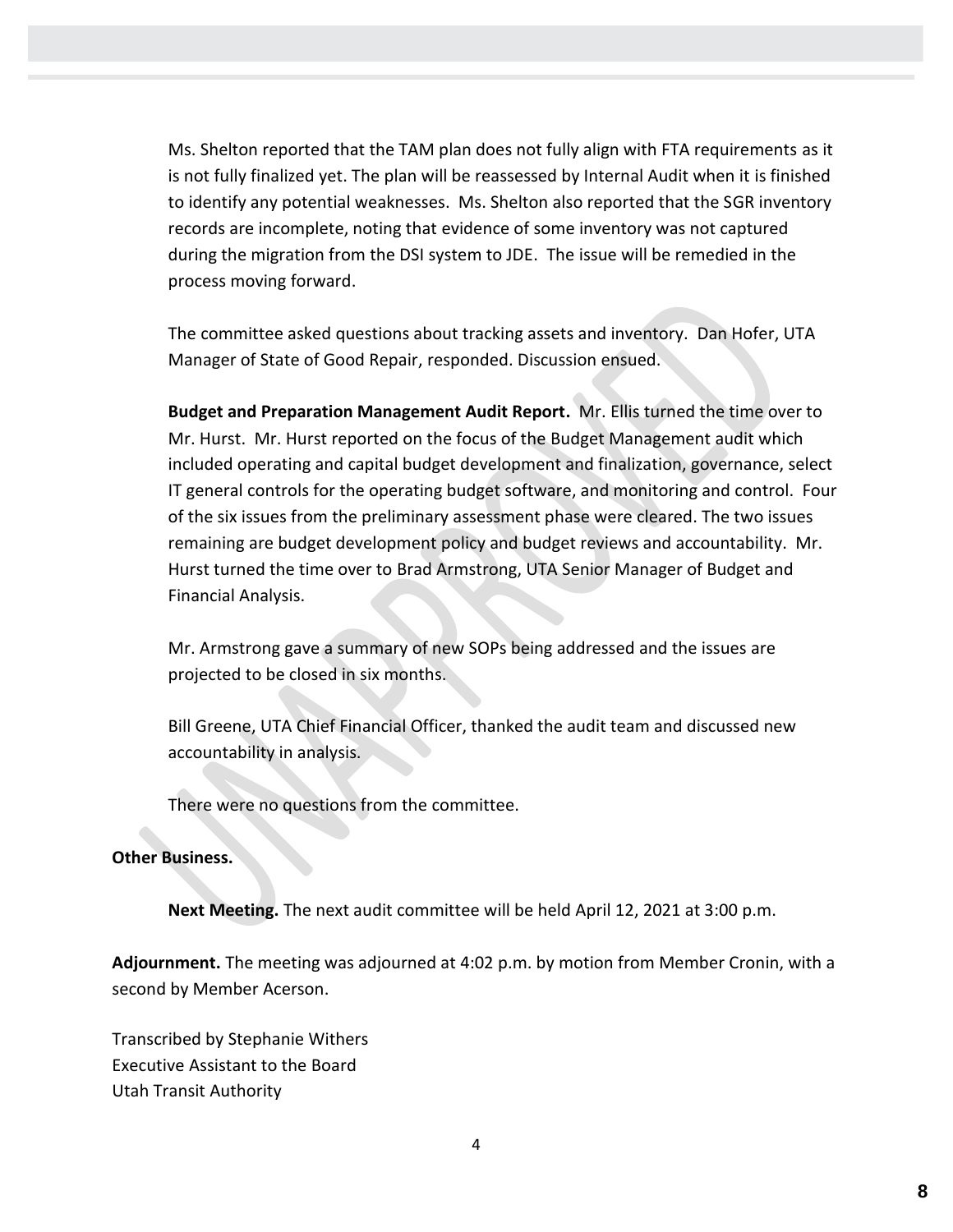#### [swithers@rideuta.com](mailto:swithers@rideuta.com)

801.278.2581 *This document is not intended to serve as a full transcript as additional discussion may have taken place; please refer to the meeting materials or audio located at* <https://www.utah.gov/pmn/sitemap/notice/653845.html> *for entire content.*

*This document along with the digital recording constitute the official minutes of this meeting.*

Approved Date:

Carlton J. Christensen Chair, Board of Trustees

\_\_\_\_\_\_\_\_\_\_\_\_\_\_\_\_\_\_\_\_\_\_\_\_\_\_\_\_\_\_\_\_\_\_\_\_\_\_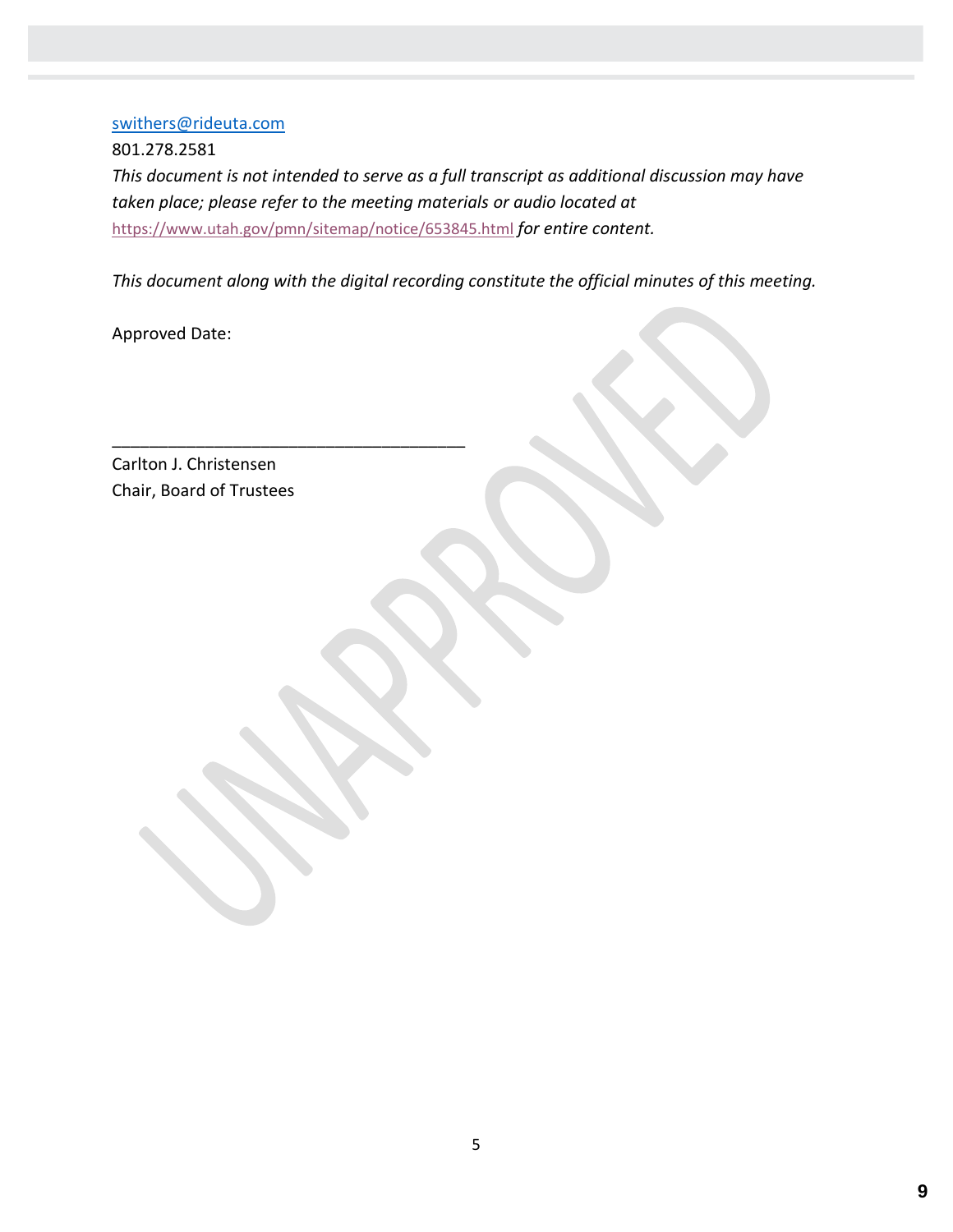#### **UTAH TRANSIT AUTHORITY** ELECTRONIC BOARD MEETING DETERMINATION

Consistent with provisions of the Utah Open and Public Meetings Act, (UTAH CODE§ 52-4-207 [4]), as the Chair of the Board of Trustees ("Board") of the Utah Transit Authority ("UTA"), I hereby make the following written determinations in support of my decision to hold electronic meetings of the UTA Board without a physical anchor location:

- 1. Due to the ongoing COVID-19 pandemic, conducting Board and Board Committee meetings with an anchor location presents a substantial risk to the health and safety of those who may be present at the anchor location.
- 2. Federal, state, and local health authorities have adopted guidelines which encourage institutions and individuals to limit in-person interactions and recommend increased virtual interactions.

This written determination takes effect on January 27, 2021, and is effective until midnight on February 26, 2021 and may be re-issued by future written determinations as deemed appropriate.

Dated this 22<sup>nd</sup> day of January 2021.

DocuSigned by: Carlton Charlomen

Carlton Christensen, Chair of the Board of Trustees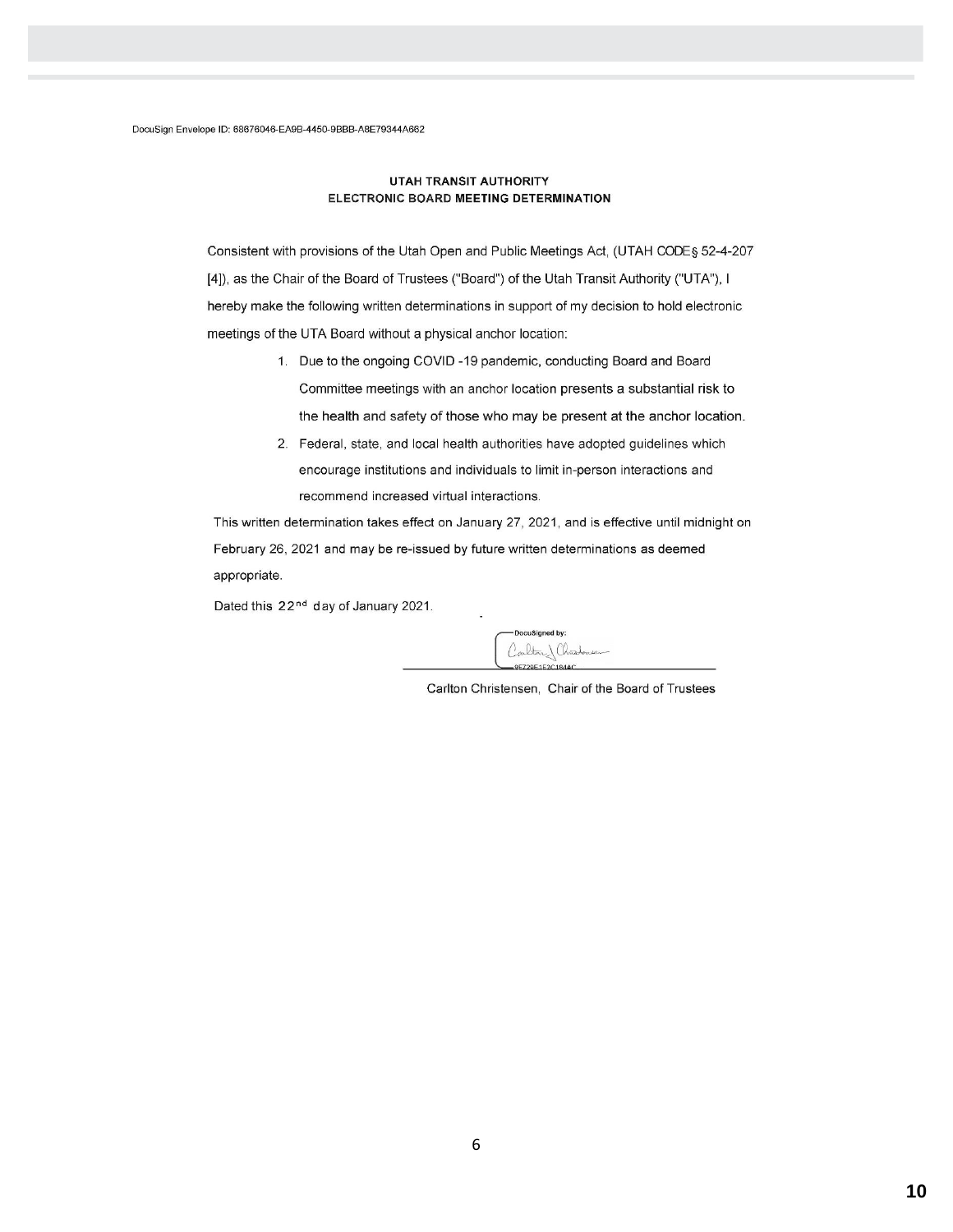

## MEETING MEMO

| <b>Audit Committee</b> | Date: 4/19/2021                                                                       |
|------------------------|---------------------------------------------------------------------------------------|
| TO:                    | <b>Audit Committee</b>                                                                |
| FROM:                  | Annette Royle, Director of Board Governance                                           |
| <b>PRESENTER(S):</b>   | Annette Royle, Director of Board Governance and Ron Ellis, Director of Internal Audit |

TITLE:

#### Audit Committee Charter Approval

| <b>AGENDA ITEM TYPE:</b> | <b>AUDIT</b> - Approval                                                                                                                                                                                                                                                                                                                                                                                               |
|--------------------------|-----------------------------------------------------------------------------------------------------------------------------------------------------------------------------------------------------------------------------------------------------------------------------------------------------------------------------------------------------------------------------------------------------------------------|
| <b>RECOMMENDATION:</b>   | Review and approve the Audit Committee Charter as presented.                                                                                                                                                                                                                                                                                                                                                          |
| <b>BACKGROUND:</b>       | UTA's Bylaws established the Audit Committee to direct the Internal Auditor to<br>conduct audits determined to be most critical to the organization and to hear<br>reports from the Internal Auditor and external auditors. The Bylaws also<br>require the Audit Committee to function under the terms of an Audit<br>Committee Charter reviewed annually.                                                            |
| <b>DISCUSSION:</b>       | UTA's Audit Committee Charter was initially drafted to align with requirements<br>set by the Utah State Auditor's Office and was last revised and adopted in<br>February 2020. Since that time there have been no changes or<br>recommendations for modifications. This action is part of the annual review of<br>the charter to insure it remains relevant and reflects current best practices for<br>the committee. |
| <b>ATTACHMENTS:</b>      | 1) Audit Committee Charter for the Utah Transit Authority (revised February<br>2020)                                                                                                                                                                                                                                                                                                                                  |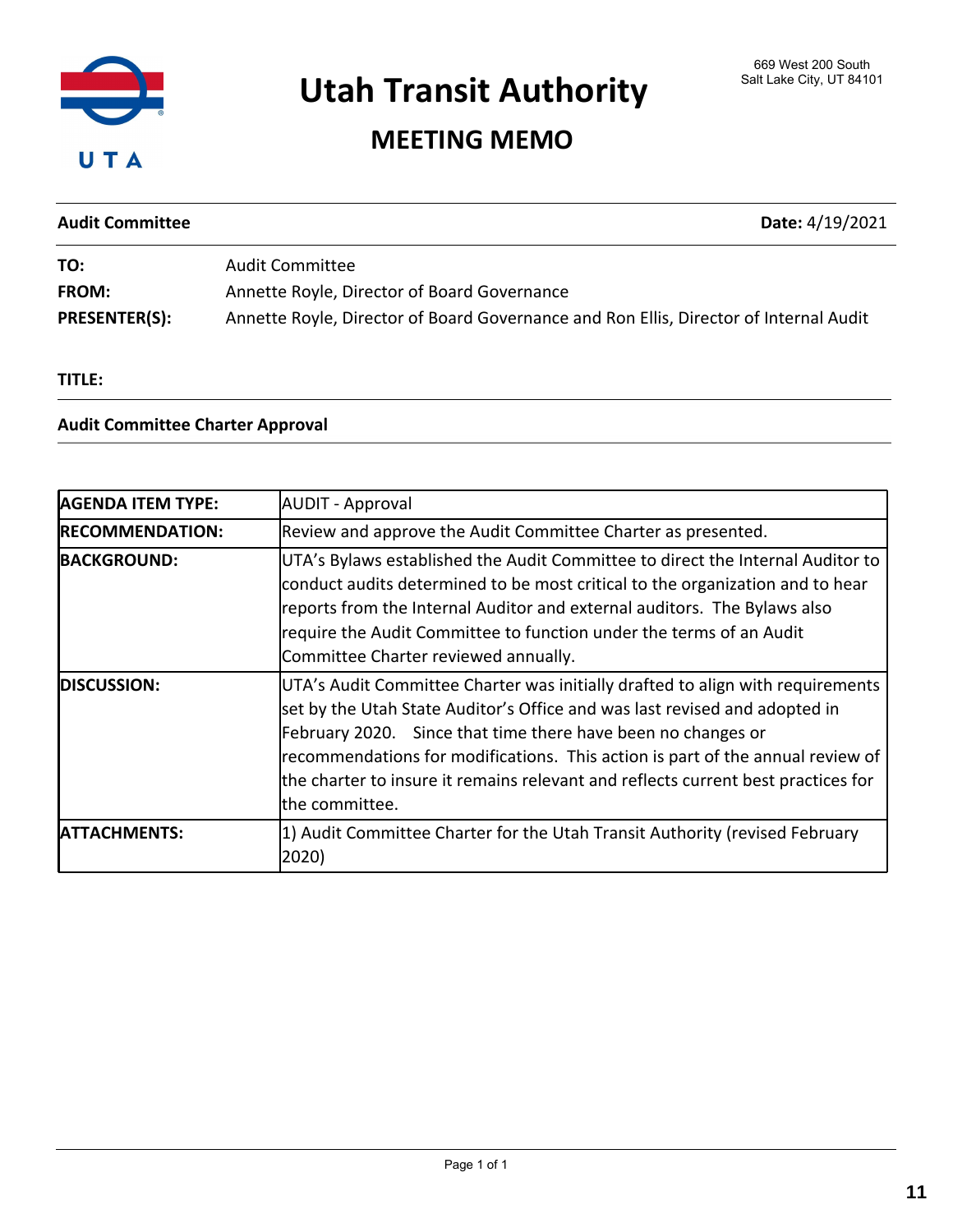### **AUDIT COMMITTEE CHARTER**

#### **FOR THE UTAH TRANSIT AUTHORITY**

Pursuant to the Utah Transit Authority's ("UTA") Bylaws, the Board of Trustees ("Board") has established an Audit Committee to provide oversight of both the internal and external audit functions.

The components of this Audit Committee Charter include:

- **E** Mission Statement
- Composition and Requisite Skills
- Duties and Responsibilities
- **•** Membership
- Meetings and notifications
- Decision-Making Process
- Reporting Requirements
- Charter Review

#### **MISSION STATEMENT**

The Audit Committee is established to assist the Board in fulfilling its responsibilities for overseeing UTA's accounting and financial reporting processes, the integrity of their financial statements, and responsibilities related to systems of internal controls.

#### **COMPOSITION AND REQUISITE SKILLS**

As set forth in UTA's Bylaws, the Audit Committee is comprised of the Board of Trustees and the Chair and Vice-Chair of the Advisory Council.

The Committee will review accounting, auditing, and financial reports and evaluate UTA's financial statements, the external audit, and internal audit activities. Accordingly, the Audit Committee has a collective responsibility to insure they:

- 1) Possess the requisite knowledge necessary to understand technical and complex financial reporting issues.
- 2) Have the ability to communicate with auditors, public finance officers and governing officials.
- 3) Are informed about internal controls, financial statement audits and management/operational audits.

#### **DUTIES AND RESPONSIBILITIES**

The duties and responsibilities of the Audit Committee include the following:

- 1) External Audit Focus
	- a. Provide recommendations regarding the selection of the external auditor.
	- b. Meet with the external auditor prior to commencement of the audit to, among other things, review the engagement letter.
	- c. Review and discuss with the external auditor any risk assessment of the entity's fiscal operations developed as part of the auditor's responsibilities under governmental auditing standards for a financial statement audit, federal single audit standards, state compliance requirements, or agreed upon procedures.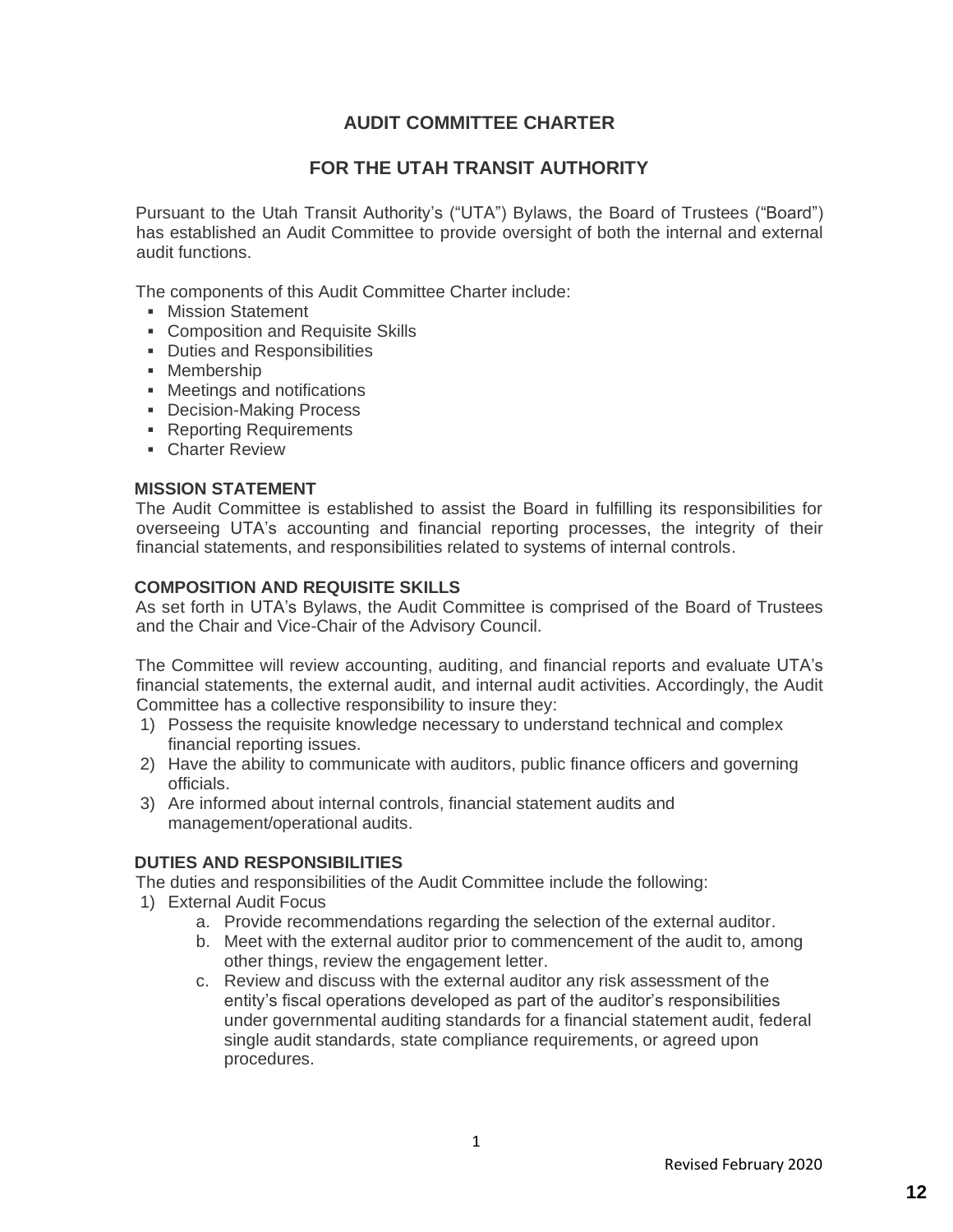- d. Receive and review the draft annual audit report and accompanying draft management letter, including the external auditor's assessment of the entity's system of internal controls.
- e. Make a recommendation to the Board of Trustees on accepting the annual audit report.
- f. Review corrective action plans developed by UTA's management.
- 2) Internal Audit Focus
	- a. Assist in the oversight of the internal audit function, including reviewing the annual internal audit plan to ensure that high risk areas and key control activities are periodically evaluated and tested, and reviewing the results of internal audit activities.
	- b. Review significant recommendations and findings of the Internal Auditor.
	- c. Receive updates on management's implementation of the Internal Auditor's recommendations.
	- d. Participate in the evaluation of the performance of the Internal Audit function.
- 3) Administrative Matters
	- a. Hold regularly scheduled meetings.
	- b. Review and revise the Audit Committee Charter, as necessary

#### **MEMBERSHIP**

The membership duties of the Audit Committee include the following:

- 1) Good Faith Members of the Audit Committee shall perform their duties in good faith, in a manner they reasonably believe to be in the best interests of the Committee and UTA with such care as a generally prudent person in a similar position would use under similar circumstances.
- 2) Independence An individual may not serve on the Audit Committee if he or she:
	- a. Is employed by the entity (other than governing board members).
	- b. Currently provides, or within the prior two years, has provided, goods or services to the entity.
	- c. Is a family member of an employee or officer.
	- d. Is the owner of or has a direct and material interest in a company providing goods or services to the entity.

#### **MEETINGS AND NOTIFICATIONS**

The Audit Committee shall meet a minimum of four times each year. An agenda of each meeting should be clearly determined in advance and the Audit Committee should receive supporting documents in advance, for reasonable review and consideration.

The Audit Committee shall create meeting minutes which include the meeting:

- 1) Agenda
- 2) Time, date, and location
- 3) Attendance
- 4) Findings requiring further investigation
- 5) Items to report to the Board of Trustees

#### **DECISION-MAKING PROCESS**

All decisions shall be reached by vote of a simple majority of the total membership of the Committee. A quorum constitutes a simple majority of the total membership and meetings will not be conducted unless a quorum is present.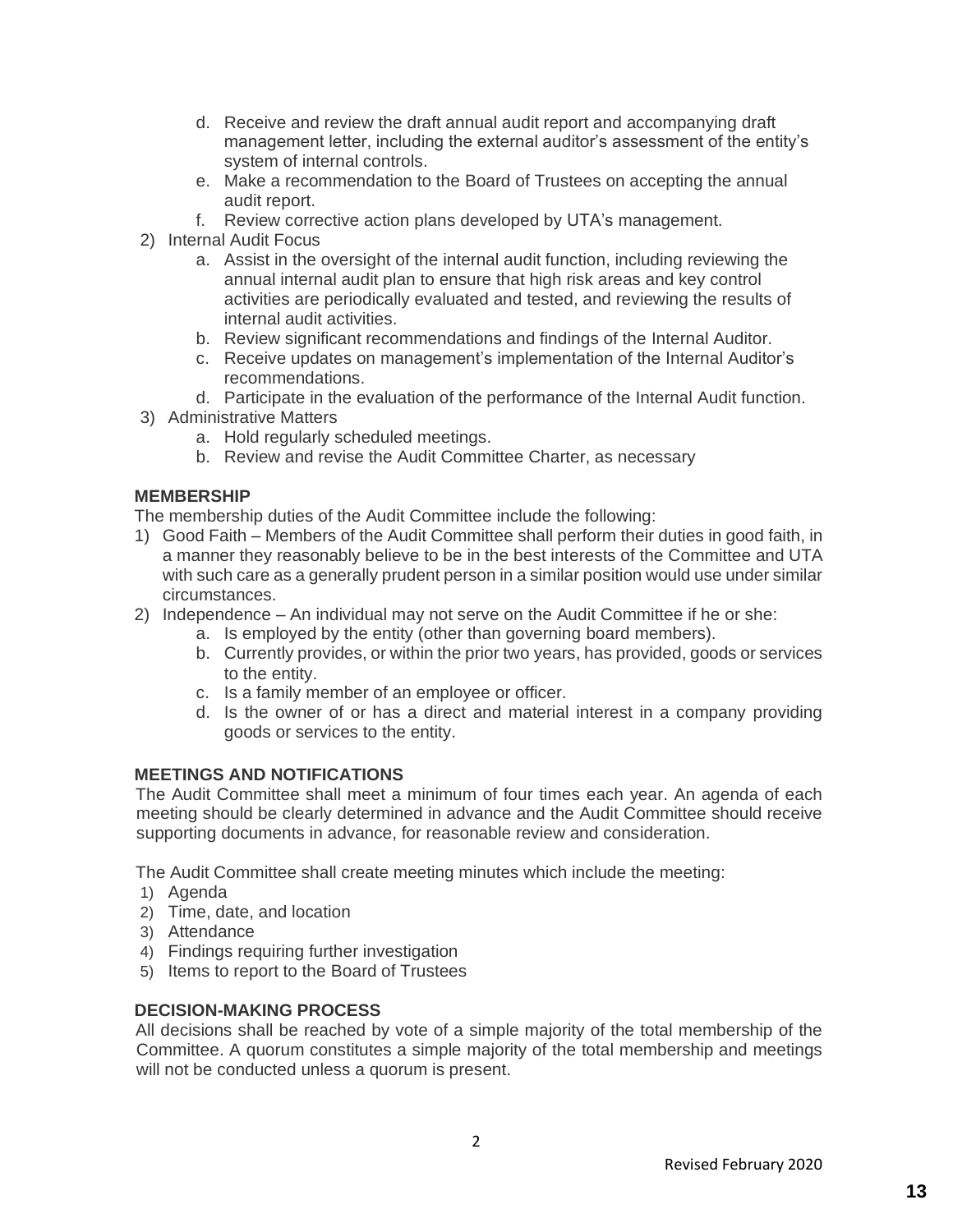#### **REPORTING REQUIREMENTS**

The Audit Committee has the duty and responsibility to report its activities to the Board for their action as needed. The Audit Committee's reporting requirements are to:

- 1) Provide minutes or a summary of minutes of meetings which clearly record the actions and recommendations of the Committee.
- 2) Report on its review of UTA's draft annual audit report and accompanying management letter and its review of significant findings.
- 3) Report on suspected fraud, waste or abuse, or significant internal control findings and activities of the internal control function.
- 4) Report on indications of material or significant non-compliances with laws or UTA policies and procedures.
- 5) Report on any other matters that the Committee believes should be disclosed and referred to the Board for their action.

#### **CHARTER REVIEW**

The UTA Audit Committee shall assess the adequacy of this Charter no less than an annual basis or as necessary. Charter modifications, as recommended by the Audit Committee, should be presented to the Board in writing for their review and action.

3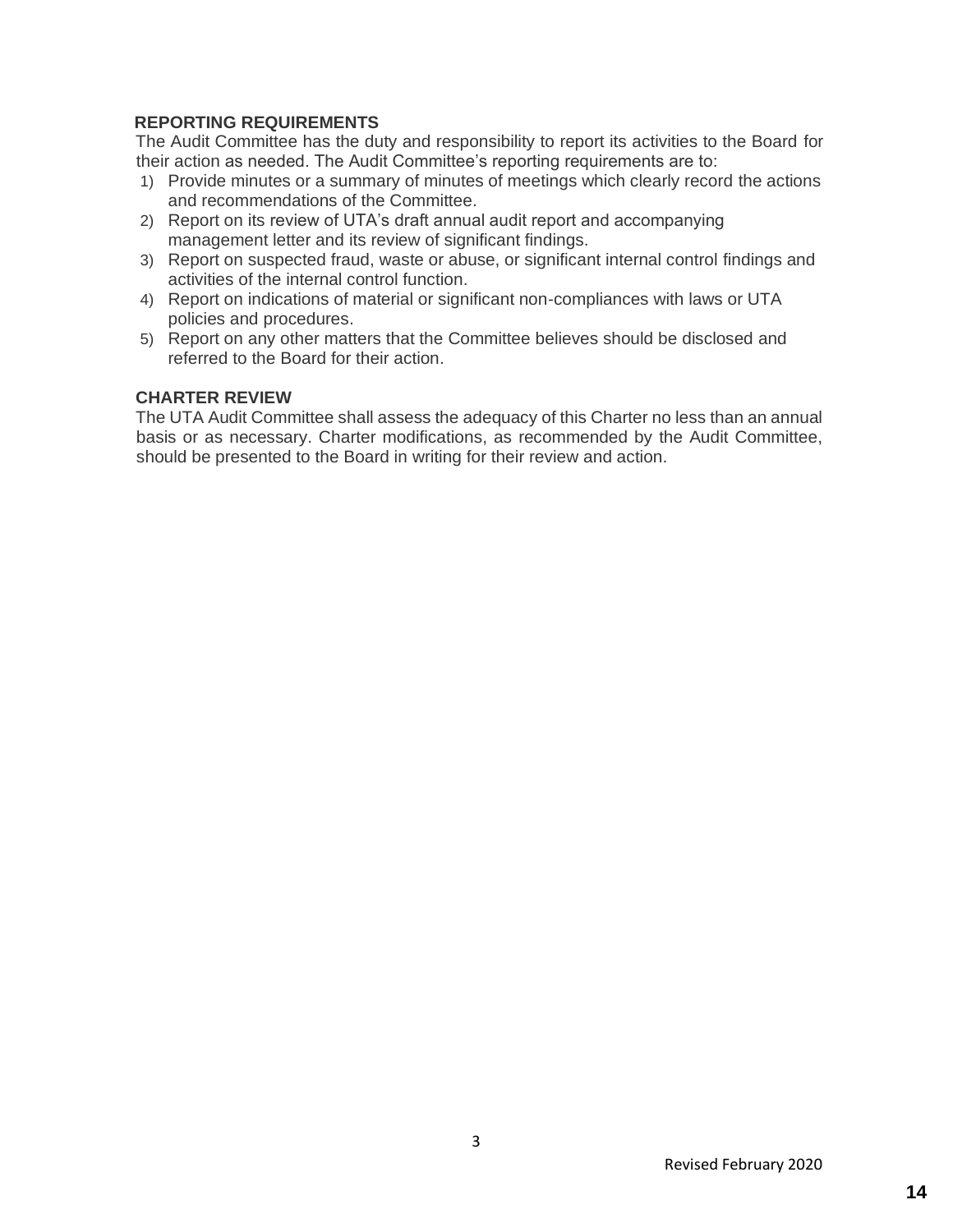

## MEETING MEMO

#### Audit Committee Date: 4/19/2021

| TO:                  | <b>Audit Committee</b>                            |
|----------------------|---------------------------------------------------|
| <b>FROM:</b>         | Ron Ellis, CIA, CFE, CISA Director Internal Audit |
| <b>PRESENTER(S):</b> | Ron Ellis, CIA, CFE, CISA Director Internal Audit |

#### TITLE:

#### Internal Audit Update

| <b>AGENDA ITEM TYPE:</b> | Reports                                                                                                                             |
|--------------------------|-------------------------------------------------------------------------------------------------------------------------------------|
| <b>RECOMMENDATION:</b>   | Informational report for discussion                                                                                                 |
| <b>BACKGROUND:</b>       | The Audit Committee receives information on current internal audit activities.                                                      |
| <b>DISCUSSION:</b>       | This is an update on internal audit activities. It includes information on the<br>status of the internal audit plan and open items. |
| <b>ATTACHMENTS:</b>      | None                                                                                                                                |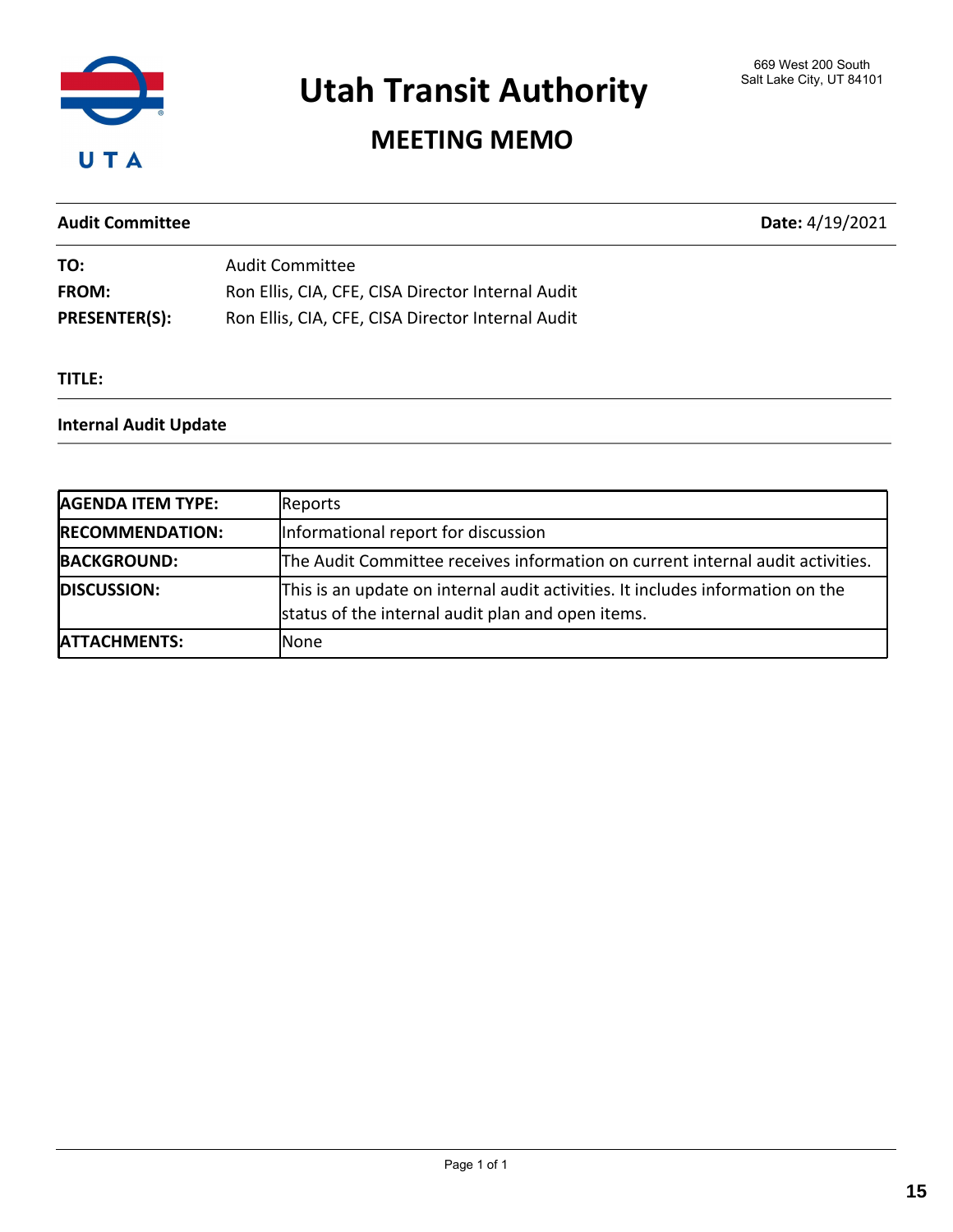

## MEETING MEMO

### Audit Committee Date: 4/19/2021

| TO:                  | Audit Committee                                   |
|----------------------|---------------------------------------------------|
| <b>FROM:</b>         | Ron Ellis, CIA, CFE, CISA Director Internal Audit |
| <b>PRESENTER(S):</b> | Ron Ellis, CIA, CFE, CISA Director Internal Audit |

#### TITLE:

#### Capital Projects Preliminary Assessment

| <b>AGENDA ITEM TYPE:</b> | Reports                                                                                                                                                                                                                                           |
|--------------------------|---------------------------------------------------------------------------------------------------------------------------------------------------------------------------------------------------------------------------------------------------|
| <b>RECOMMENDATION:</b>   | Informational report for discussion                                                                                                                                                                                                               |
| <b>BACKGROUND:</b>       | The Audit Committee engages in a dialogue with the Internal Audit department<br>and Management on audit reports issued by the Internal Audit department to<br>understand the risks identified and management actions planned or already<br>taken. |
| <b>DISCUSSION:</b>       | The Audit Committee will receive information on: • Capital Projects Preliminary<br>Assessment                                                                                                                                                     |
| <b>ATTACHMENTS:</b>      | None                                                                                                                                                                                                                                              |